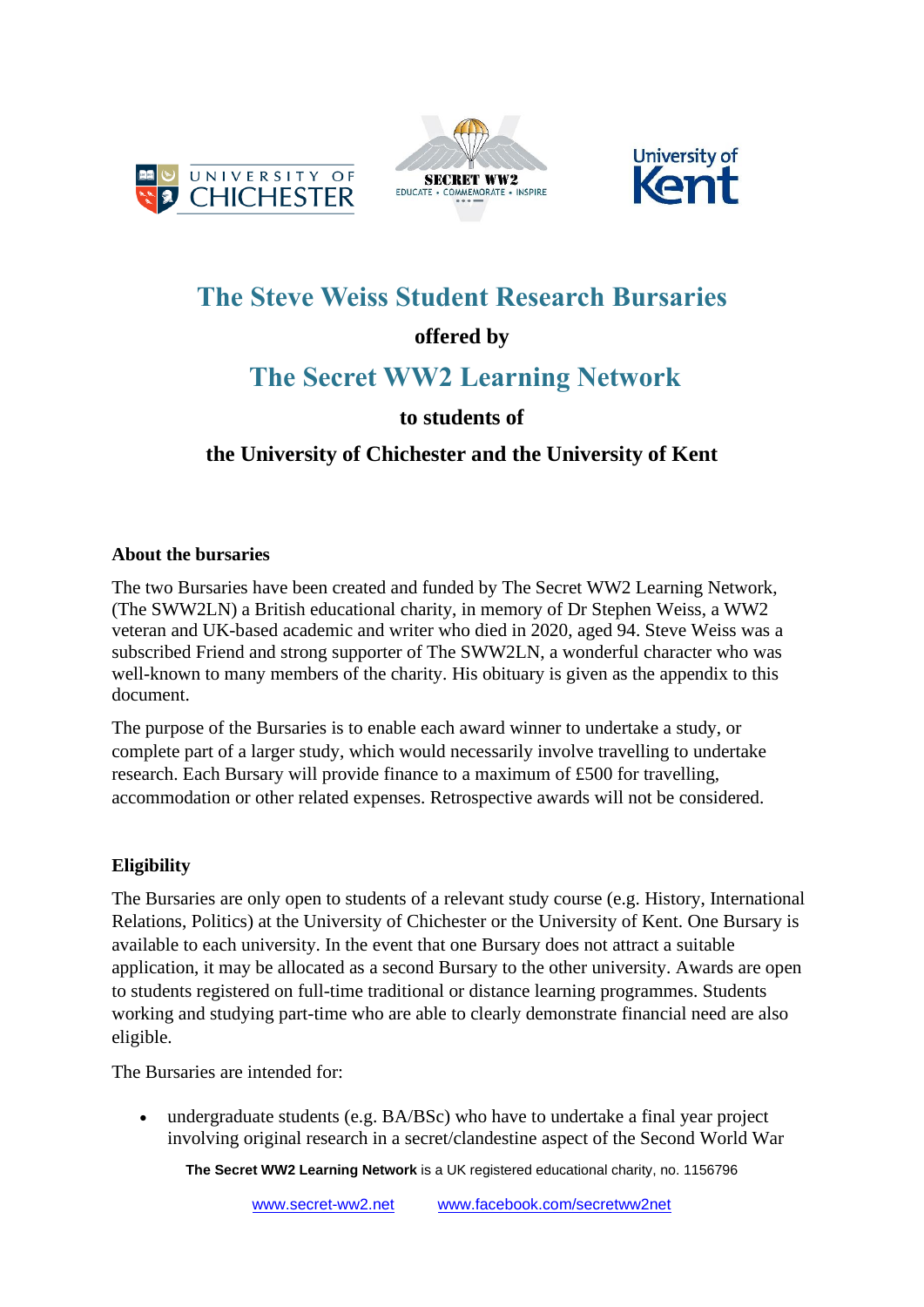- postgraduate taught students (e.g. MA) who have to undertake a dissertation involving original research in a secret/clandestine aspect of the Second World War
- postgraduate research students (e.g. MA by Research, MPhil or PhD) who have to undertake a thesis involving original research in a secret/clandestine aspect of the Second World War.

#### **How to apply**

Applications for the Bursaries are accepted only following a call by The SWW2LN and before the deadline specified in the call. You should apply using the form provided [here](https://www.secret-ww2.net/copy-of-the-steve-weiss-student-resea) and to the contacts specified, you should not send requests or applications directly to The SWW2LN.

If you do not meet the eligibility criteria, please do not apply.

You are strongly advised to consult your academic supervisor before preparing an application. Candidates should inform their supervisor that they intend to submit an application and supervisors will be required to write a short statement of support confirming that applicants are registered students planning to undertake the described research.

#### **Outline proposal**

In preparing an application, you should describe the project or discrete piece of research in the form of an outline proposal of not more than 750 words. Your proposal should provide the following information:

- the research question(s) to be addressed;
- the research methods to be employed in the research;
- details of how the research methods will be implemented in order to make it clear how the expenditure will be incurred;
- a breakdown of your anticipated budgeted expenditure. This should be expenditure that is directly incurred in the execution of research, for example travel and subsistence costs for travelling to interviews. The SWW2LN will NOT provide funding for the purchase of general purpose material or equipment, such as laptops, office software or reading material. Neither will The SWW2LN make a contribution to general living costs during the dissertation period. You should indicate the amount requested from the Bursary and also the possible availability of other sources of funds.

Applications should be submitted to the following contacts who will then shortlist and submit no more than three applications from each University to the panel of three Trustees of The Secret WW2 Learning Network:

University of Chichester: Dr Andrew Smith - [A.smith@chi.ac.uk](mailto:A.smith@chi.ac.uk)

University of Kent: Professor Mark Connelly - [M.L.Connelly@kent.ac.uk](mailto:M.L.Connelly@kent.ac.uk)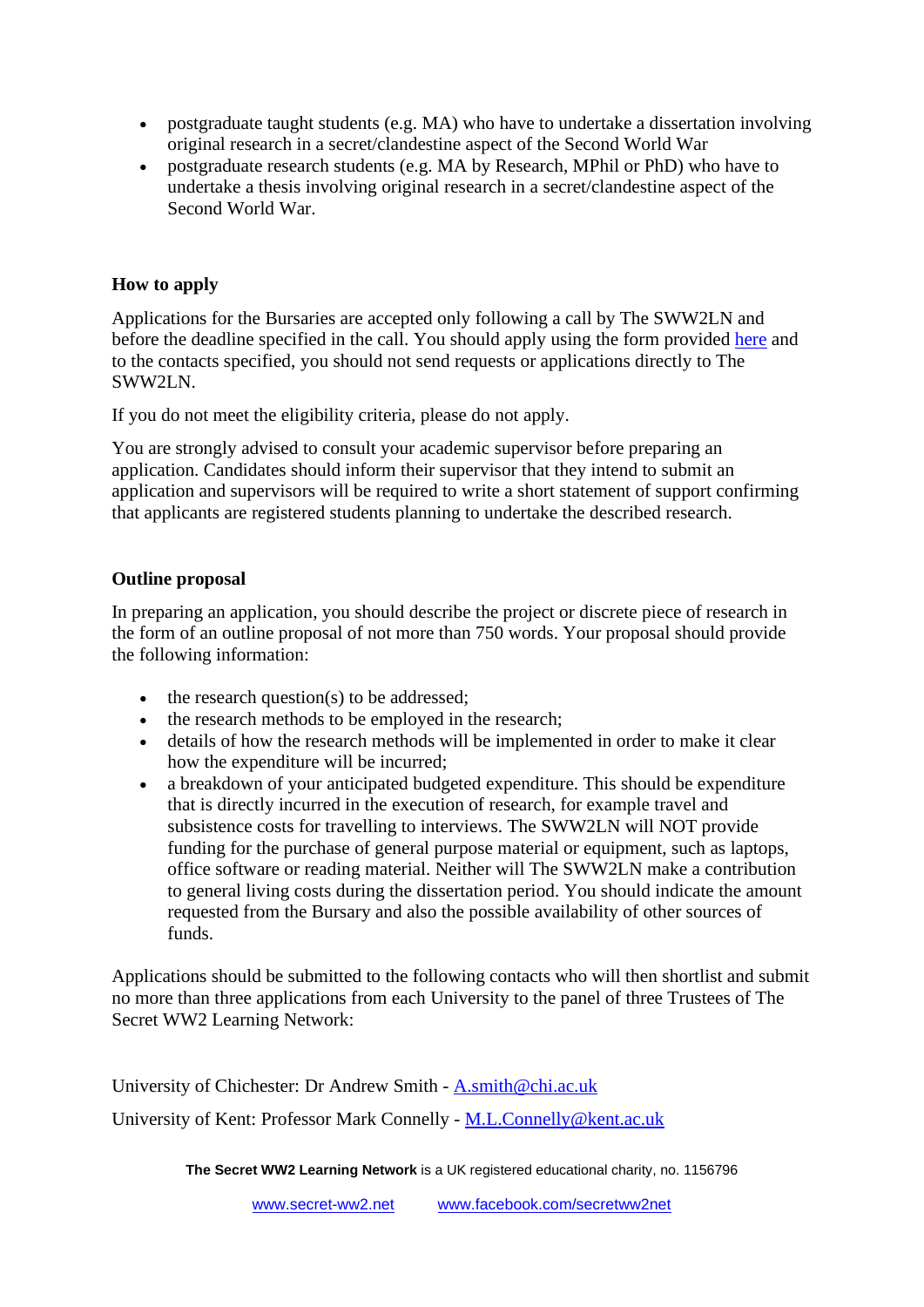#### **Reviewing process**

Every shortlisted application will be reviewed by a panel comprising three Trustees of The SWW2LN who will rank applications on the basis of: quality, value for money, and impact. The decision of the panel will be final.

#### **Annual call for applications and programme of dates:**

- submission deadline: *1 November*
- award winners of the Bursaries will be informed by *1 December*
- A holder of this Bursary should submit expenses up to the amount awarded within 9 months

#### **Dissemination**

In your application you should also consider the subsequent dissemination of information or understanding gained from the research supported by the Bursary and should discuss possible methods of dissemination. You are strongly encouraged to discuss possible avenues for dissemination with your supervisor. Dissemination plans should aim to reach at least two relevant organisations/bodies, e.g. academic journals, institutional newsletters, respected blogs etc.

#### **Report to the Trustees**

The Bursary winners must acknowledge the award in their research output with the wording:

This research was conducted with the assistance of The Steve Weiss Student Research Bursary, created and funded by The Secret WW2 Learning Network, a UK registered educational charity: [www.secret-ww2.net](http://www.secret-ww2.net/) [www.facebook.com/secretww2net](http://www.facebook.com/secretww2net)

and provide the Trustees with a copy of the research report or dissertation. The Bursary winners must also submit a shorter 1-2 page informative abstract setting out the aim and objectives of the research, the methods used, the key findings, conclusions and recommendations. The SWW2LN may publish the abstract on its website, Facebook page or in its newsletter.

#### **Conditions**

The decisions of the Trustees of The SWW2LN are final and they reserve the right not to make an award of a Bursary if they judge there to be no suitable candidates.

The Trustees of The SWW2LN will correspond only with winners of the Bursary and will not enter into any correspondence or other contact with applicants for the Bursary unless there is a need for clarification.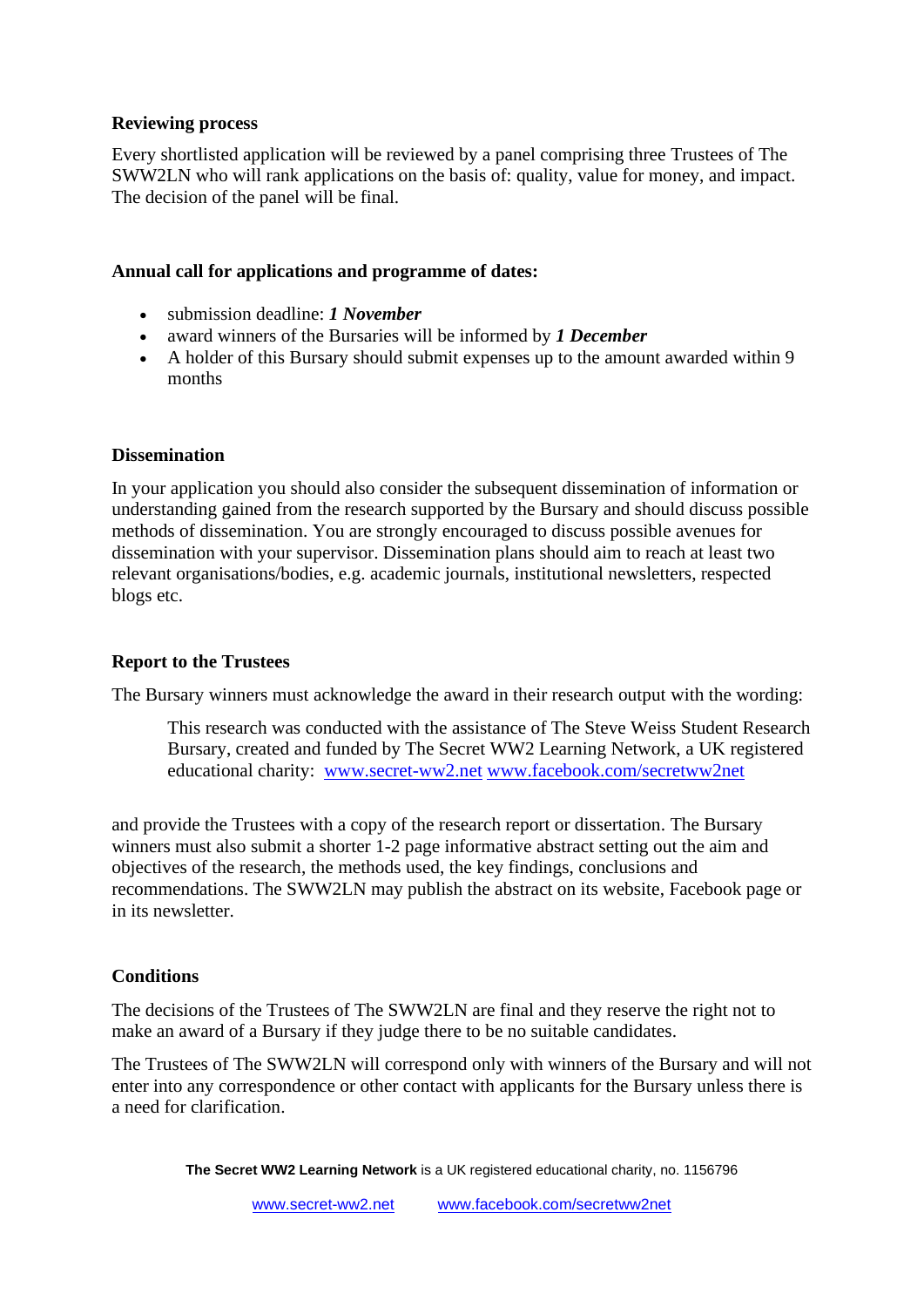The Trustees will use information provided in applications to publicly announce the award of the Bursary, along with winners' names and project titles: on The SWW2LN website; its Facebook page; and in the charity's newsletter. Final reports of funded projects will also be added to The SWW2LN's website.

Completed forms should be sent to the relevant university contact named above

#### **Further Information**

For further information about the Bursary please get in touch with the relevant university contact, again as detailed above.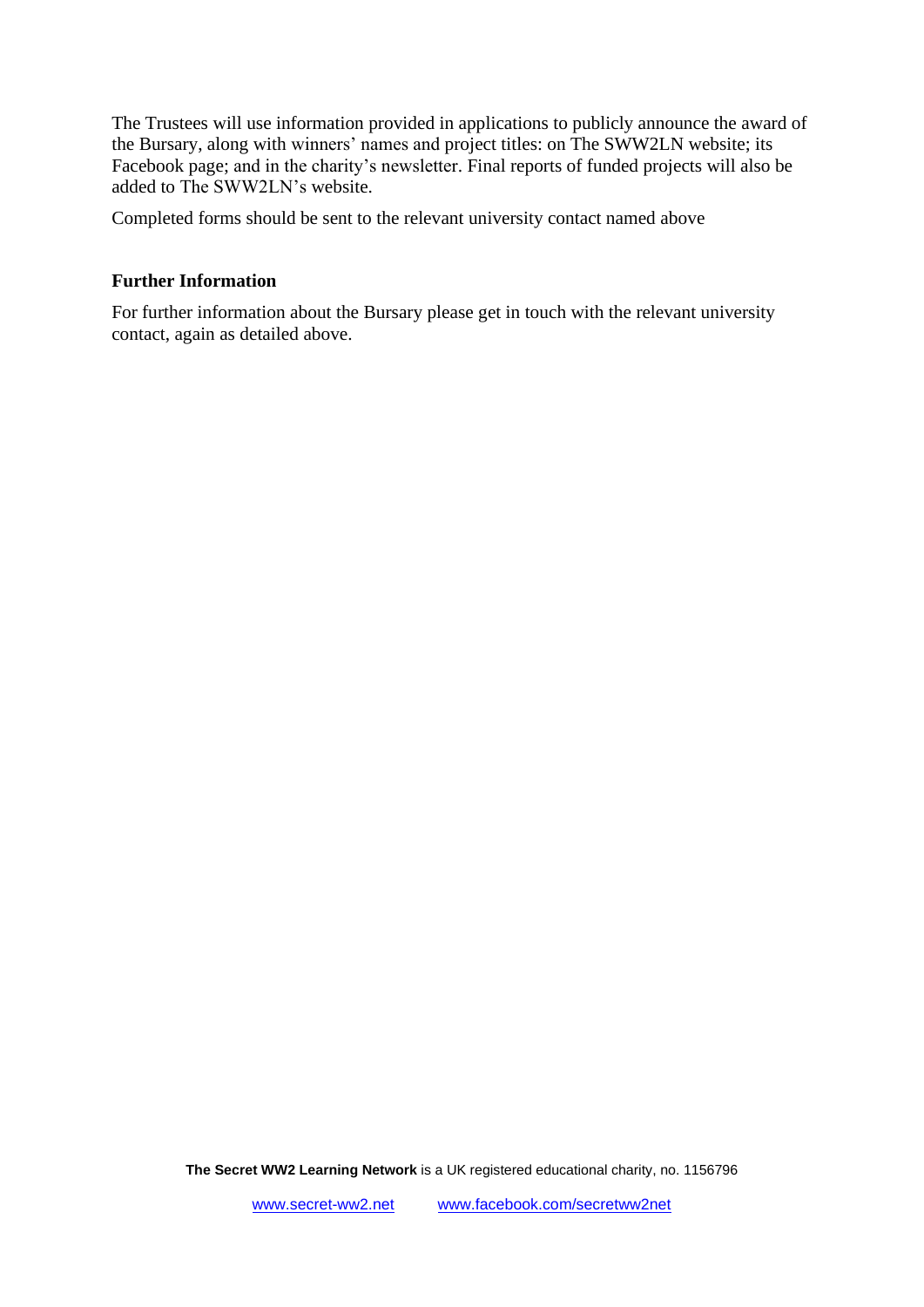## **Stephen Weiss obituary**

*By Steve's daughter, Claudia Pétursson and published in The Guardian, 27th February 2020.*



Steve Weiss at the Arc de Triomphe in Paris in February 2020, when he took part in a ceremony to honour veterans of the US Office of Strategic Services. Photograph: Chad Garland/Stars and Stripes

My father, Stephen Weiss, who has died aged 94, was a member of "the greatest generation", who fought in the second world war. He was on the frontlines in France in the summer of 1944. Caught in a firefight in the Ardèche region, he and seven others were separated from their unit and hunted by Nazi forces. A farmer, Gaston Reynaud, hid the Americans in his hayloft. With help from the French Resistance, they organised their escape. Dressed in police uniforms, they crossed enemy lines, beginning a harrowing journey to safety.

Steve was born in Brooklyn, New York, to Jeanette (nee Seidman), a seamstress, and William Weiss, a bodyguard. In 1942, immediately after graduating from Lafayette high school, Brooklyn, he volunteered for service in the US army.



Steve Weiss, third from left, in France, 1944, after being cut off from his US Army unit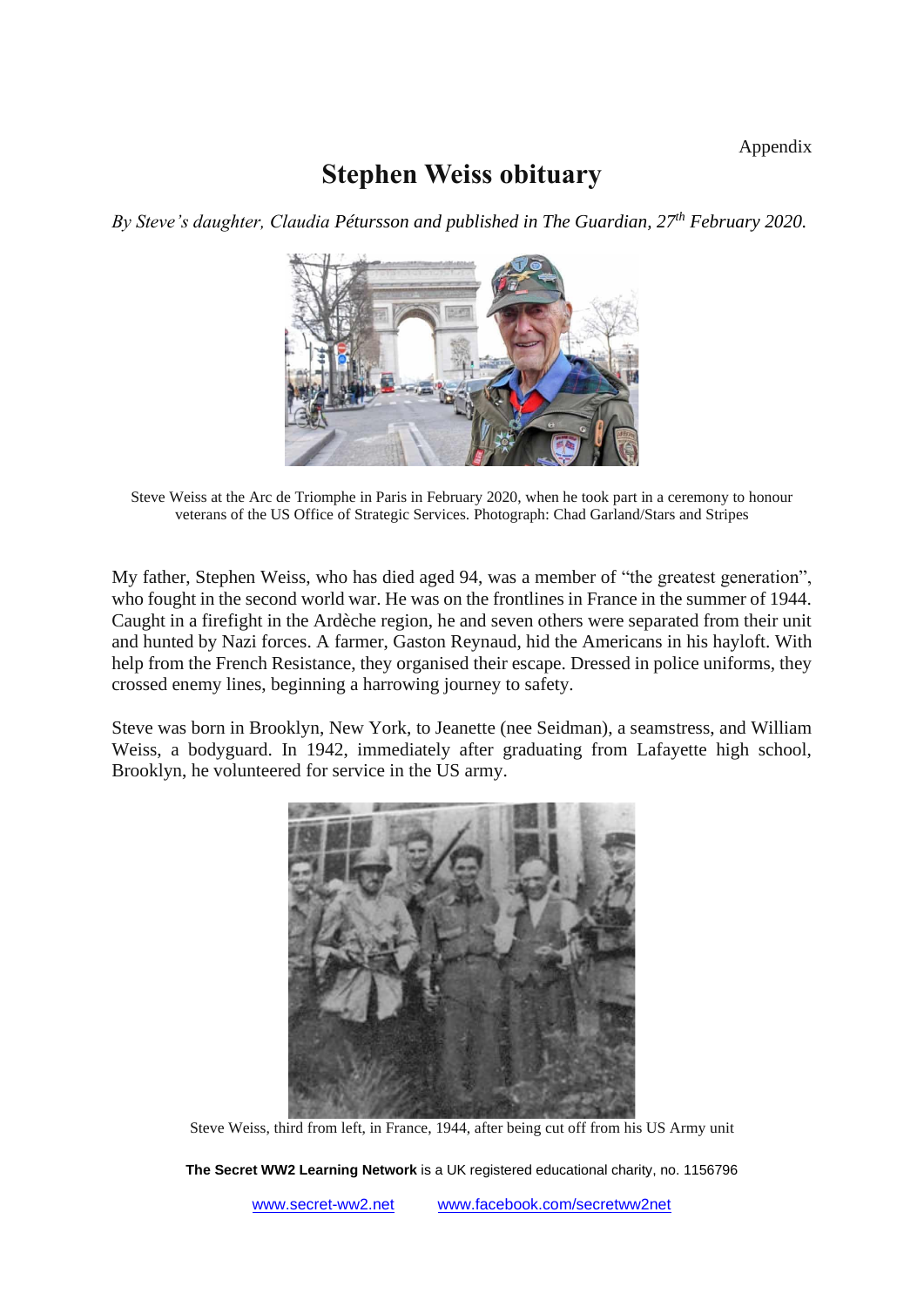At the end of the war, he worked for the Department of the Army as a photographer based in Paris. He travelled all over Europe recording the devastation of war, venturing as far north as Norway and as far south as Sicily. His photos are a part of the US National Archives. He returned to Brooklyn in 1946 and spent about six months in intense treatment for PTSD. He learned to manage it, and became involved in supporting affected veterans.

Around 1948, he travelled to Los Angeles, where he enrolled at radio and television school. He was hired by CBS, and worked in the entertainment industry for the next 30 years.

In LA he met Rosemary Valaire, a former Royal Ballet dancer, who was teaching at the American Ballet School. They married in 1957, and had two daughters (my sister, Alison, and me) and a son (my brother, Andrew).

Steve worked in sound editing at CBS, ABC and various Hollywood editing firms until 1989, when he decided to take early retirement and pursue his interest in military history. He had already studied for a master's in psychology at Goddard College, Vermont, in 1976. Because he wished to know more about the part of the war in which he had fought, he was advised to study in Europe and pursued doctoral studies at King's College London. He received a master's in war studies in 1990 and a doctorate in 1995.



Steve Weiss, far right, boarding a troop ship during the Second World War

Steve became an extremely popular lecturer at King's from 1995 until 2020, and was made a KCL fellow in 2019. He authored two books, Allies in Conflict (1996) and The Invisible Scars of War (2011).

My father was made a *Chevalier de la Légion d'honneur* in 1999, then *Officier* in 2007 and *Commandeur* in 2013. He also received the US Bronze Star, the French *Médaille de la Résistance* and two awards of the *Croix de Guerre*.

In February this year, he travelled from London to participate in the 75th anniversary commemoration of the US Office of Strategic Services in his beloved Paris, the city he fell in